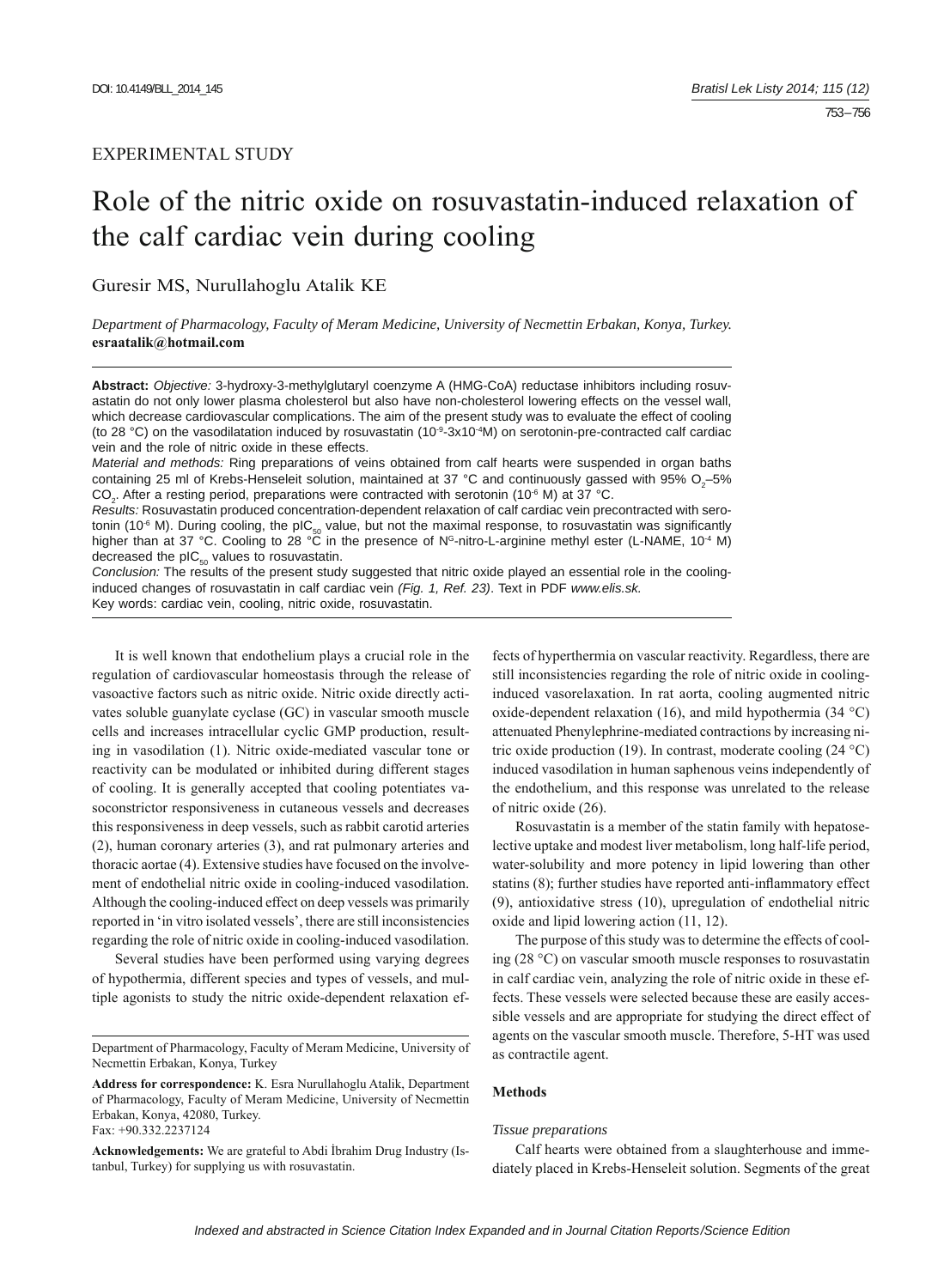753 – 756

cardiac vein were removed and cut into rings of 2.5 mm in length. Care was taken not to damage the endothelium. Each ring was mounted in 25 ml organ baths containing Krebs–Henseleit Solution (KHS), aerated with 95 %  $O_2$  and 5 %  $CO_2$ . KHS was composed of (mM): NaCl 119, KCl 4.70,  $MgSO_4$ 1.50, KH<sub>2</sub>PO<sub>4</sub> 1.20, CaCl<sub>2</sub> 2.50, NaHCO<sub>2</sub> 25, Glucose 11.

Changes in isometric tension were recorded by a force-displacement transducer (BIOPAC MP36, Santa Barbara, California, USA) connected through amplifiers to a ITBS08 Integrated Tissue Bath System (Commat, Ankara, Turkey). The tissues were allowed to equilibrate for 60 min under a resting tension of 1 g with repeated washing every 15 min.

## *Experimental design*

The endothelial cell integrity was determined in each ring before all experiments. Relaxation responses to acetylcholine (ACh, 10-6 M) in rings pre-constricted with 5-hydroxytryptamine (5-HT, 10-6 M) were used to test endothelial cell integrity. Preparations, which was relaxed by  $> 70$  % of the 5-HT-induced tone after addition of Ach, were considered to have undamaged endothelium. Thereafter, experimental procedures were performed as describe below.

After the stabilization period, cardiac vein preparations were contracted with 10-6 M 5-HT. After the contraction had reached a steady state, rosuvastatin was added to the organ bath cumulatively (10-9  $-3x10-4M$ ) at 37 °C. The maximal 5-HT contraction was used as a standard, by which subsequent responses of the tissue could be expressed (as a percentage of this contraction).

After the first concentration-response curve was completed, preparations were washed and allowed to reestablish a resting tension. After the contractile responses to 5-HT, the temperature was changed from 37–28 °C (cooling). Cooling was rapidly achieved



**Fig. 1. Rosuvastatin concentration-response curves of calf cardiac vein precontracted with 5-HT at 37. 28 °C and 28 °C in the presence of L-NAME. Each point is the mean ± SEM of six experiments.**

and preparations were allowed to equilibrate at this temperature for 30 min before a second concentration-response curve was determined for rosuvastatin. Rosuvastatin was prepared daily and added to the organ bath cumulatively.

The influence of nitric oxide on relaxations to rosuvastatin was specifically addressed by pre-treating the rings with the nitric oxide synthase inhibitor NG nitro-L-arginine methlyl esther (L-NAME, 10-4 M). Again, after the contractile response to 5-HT, the temperature was changed from 37 to 28  $^{\circ}$ C. The tissues were allowed to equilibrate at 28 °C for 30 min. L-NAME was added to the organ bath 20 min before concentration-response curves were obtained. Endothelium was not denuded because only the role of endothelial NO was examined in this study.

# *Statistical analysis*

Relaxation responses to rosuvastatin were expressed as percentages of the 5-HT (10-6 M) induced contraction. Concentrations of rosuvastatin causing 50 % of the maximal response (IC50) were calculated from each individual concentration-response curves. Maximal responses (Emax) and pIC50 (-log IC50) values for curves obtained before and during cooling were compared by using the Student's t test. Statistical significance was set at  $p < 0.05$ .

#### *Drugs*

Serotonin creatinine sulfate, NG nitro-L-arginine methlylesther, acetycholine chloride (all dissolved in distilled water) and rosuvastatin (dissolved in dimethyl sulphoxide; DMSO. The concentration of DMSO in the tissue bath was always kept below 0.4 %) were used. Carbachol and ACh were obtained from Sigma (St. Louis, MO, USA). Rosuvastatin was kindly provided by Abdi İbrahim Drug Industry (Istanbul, Turkey).

## **Results**

In calf cardiac vein,  $5-HT$  ( $10^{-6}$  M) produced reproducible contractions and time-dependent changes were not observed in response to this agent. Cumulative addition of rosuvastatin (10-  $9-3x10-4$  M) produced concentration-dependent relaxation of calf cardiac vein preparations precontracted with 5-HT at both 37 and 28 °C (cooling) (Fig. 1). Compared to 37 °C, the pIC<sub>50</sub> value of rosuvastatin was significantly lower (pIC<sub>50</sub> =  $6.63 \pm 0.07$  at 37 °C and  $8.10 \pm 0.01$  at  $28 °C$ ; p < 0.05) at  $28 °C$ .

Preincubation with L-NAME (10<sup>-4</sup> M) significantly decreased the pIC<sub>50</sub> values to rosuvastatin during cooling (pIC<sub>50</sub> = 6.36  $\pm$  $0.42$ ; p < 0.05).

# **Discussion**

In the present work, we studied the effects of cooling on rosuvastatin-induced vasodilatation of calf cardiac vein, paying a special attention to the role of nitric oxide in these responses. The calf cardiac vein is easily accessible smooth muscle preparations and there is a limited information (13–16) about the effects of temperature in these vessels and the effects of cooling were generally studied with contractile agents. Furthermore, to our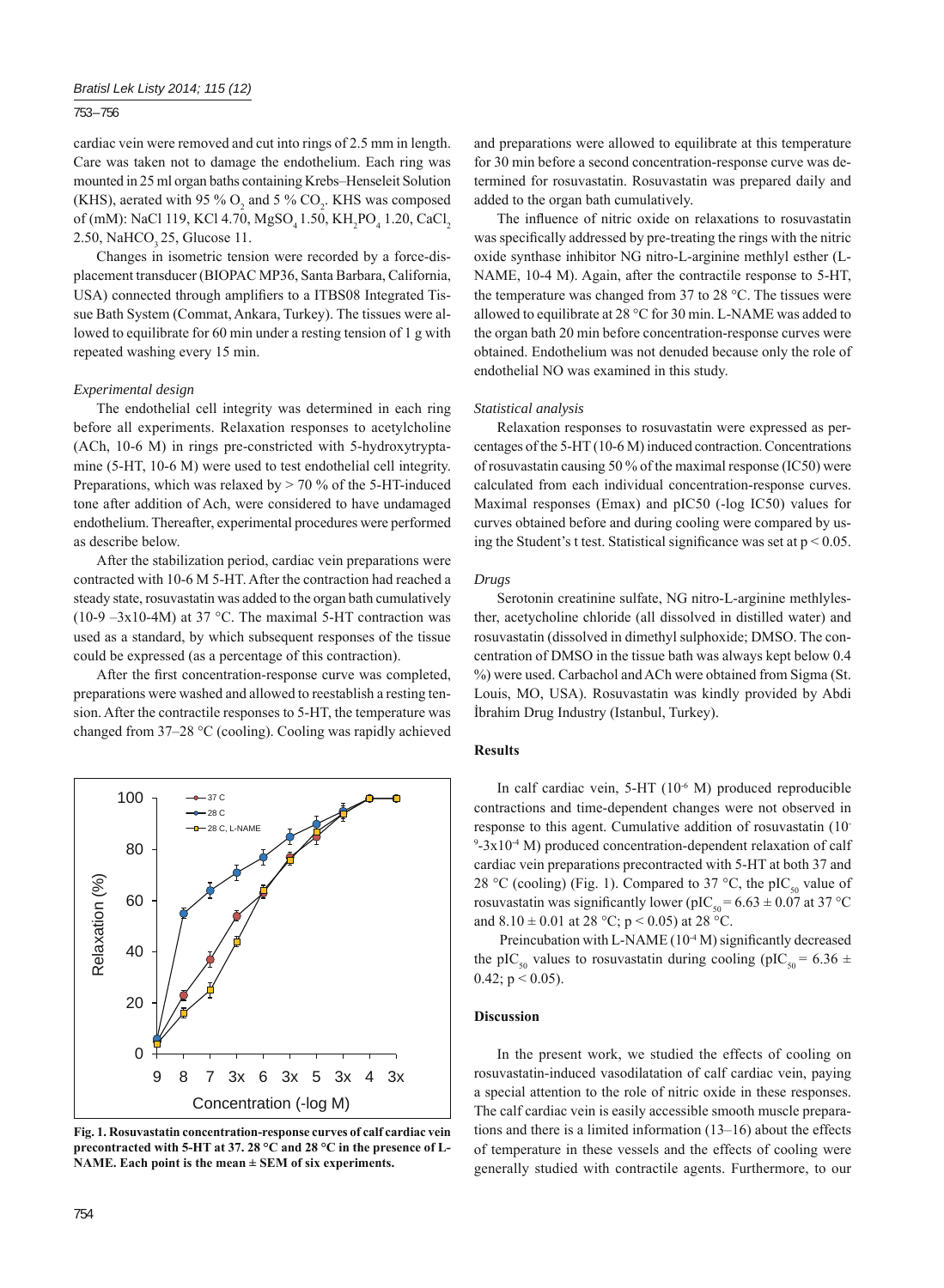knowledge, there are no studies that analyze the effects of cooling on the rosuvastatin-induced relaxations.

The temperature utilized in this study; 28 °C, for cooling was considered to be 'moderate cooling' temperature accordingly to our previous studies (13, 17).

Our results indicated that at 37 °C, 5-HT-induced reproducible contractions in cardiac vein. At this temperature, rosuvastatin induced concentration-dependent vasodilatation in 5-HT-precontracted preparations. No previous data on the effects of rosuvastatin of calf cardiac vein during cooling has been published. Although statins are well known for reducing cholesterol levels, they can also produce other beneficial effects in vascular events. It is known that rosuvastatin is characterized by long half-life, water-solubility and more potency in lipid lowering than other statins. Rosuvastatin is reported to have direct neuroprotective actions, which may be more effective than other statins (18). It is reported that rosuvastatin ameliorated ischemic brain injury via mainly eNOS activation (19) and modulation of mitogen-activated protein kinases (20).

Endothelium-mediated vascular tone or reactivity can be modulated or inhibited during different stages of hypothermia. It is generally accepted that hypothermia potentiates vasoconstrictor responsiveness in cutaneous vessels and decreases this responsiveness in deep vessels, such as rabbit carotid arteries (2), human coronary arteries (3), and rat pulmonary arteries and thoracic aortae (4). Extensive studies have focused on the involvement of endothelial nitric oxide or PGI2 in hypothermia-induced vasorelaxation. Although the hypothermic effect on deep vessels was primarily reported in 'in vitro isolated vessels', there are still inconsistencies regarding the role of endothelium in hypothermiainduced vasorelaxation. Therefore, in this study, to examine the role of nitric oxide in rosuvastatin-induced relaxations during cooling, was assessed by pretreatment with the NOS inhibitor L-NAME. The sensitivity to rosuvastatin was decreased by cooling in the presence of L-NAME suggesting that nitric oxide release may be stimulated under hypothermic conditions. Our results are in agreement with those reported by Chung et al (21) who have reported that hypothermia-induced vasorelaxation was significantly attenuated in the presence of L-NAME, and indomethacin, an inhibitor of cyclooxygenase, suggested that the production of nitric oxide and prostacyclin  $(PGI_2)$  in the endothelium could be increased under moderate hypothermia. Evora et al (22) demonstrated that the endothelium is sensitive to temperature variations and that the prostacyclin and nitric oxide -dependent pathways may be involved in hypothermia-induced endothelium-dependent vasorelaxation. There are limitations to directly measuring vessel production of endothelium-derived relaxation factors. For example, nitric oxide is quickly oxidized to form nitrite. To confirm the involvement of endothelium-dependent mechanisms on hypothermia-induced vasorelaxation, Fernández et al (23) demonstrated that exposure of rabbit ears and femoral arteries to hypothermia (24 °C) increased nitrite production, an indirect indicator of nitric oxide production. In contrast, Chung et al (21) demonstrated by radioimmunoassay that cGMP is enhanced in the endothelium-intact rings at 25 °C, suggesting that

moderate hypothermia stimulates the release of endothelial nitric oxide, which activates the GC–cGMP pathway in vascular smooth muscle cells and consequently relaxes vascular tone. In addition, the investigators demonstrated that the production of cAMP elicited by moderate hypothermia was significantly enhanced only in the endothelium-intact rings and not in the endothelium-denuded rings (21). Furthermore, Mustafa and Thulesius (4) reported that stepwise cooling (37° C to 4 °C) of aortic smooth muscle induced reproducible graded relaxations that were inversely proportional to temperature. Cooling-induced relaxation was not dependent on a neural mechanism neither on the release of neurotransmitters or a cooling-released substance such as nitric oxide or CO. Cooling of pulmonary arterial and aortic smooth muscle preparations induced a graded myogenic relaxation inversely proportional to the cooling temperature. The mechanism is not dependent on local nervous or known mediators but related to a direct physicochemical effect of cooling. However, no studies have analyzed the role of nitric oxide on rosuvastatin-induced relaxation during cooling of cardiac vein.

In conclusion, the present results demonstrated for the first time that rosuvastatin induced relaxation of calf cardiac vein and also suggested that nitric oxide had a role on the decreased sensitivity to rosuvastatin during cooling.

# **References**

**1. Cohen RA, Plane F, Najibi S et al.** Nitric oxide is the mediator of both endothelium-dependent relaxation and hyperpolarization of the rabbit carotid artery. Proc Natl Acad Sci USA (1997); 94: 4193–4198.

**2. Mustafa S, Thulesius O.** Cooling-induced carotid artery dilatation: an experimental study in isolated vessels. Stroke (2002); 33**:** 256–260.

**3. Bodelsson M, Arneklo-Nobin B, Chester AH et al.** Differential effect of hypothermia on the vascular tone and reactivity of the human coronary artery and graft vessels. J Cardiavasc Surg (1991); 32: 288-294.

**4. Mustafa S, Thulesius O.** Cooling is a potent vasodilator of deep vessels in the rat. Can J Physiol Pharmacol (2001); 79: 899–904.

**5. Karaki H, Nagase H.** Low temperature augments endothelium-dependent relaxation in isolated rat aorta. Eur J Pharmacol (1987); 142: 129–132.

**6. Lagneau F, Kirstetter P, Bernard C, Marty J.** Effect of mild hypothermia on the vascular actions of phenylephrine in rat aortic rings. Br J Anaesth (1999); 82: 938–940.

**7. Simonet S, Bonhomme E, Fabiani JN, Verbeuren T.** Temperature dependent basal tone in isolated human saphenous veins: implication of TP-receptors. Fundam Clin Pharmacol (2000); 14: 461–467.

**8. McTaggart F, Buckett L, Davidson R et al.** Preclinical and clinical pharmacology of Rosuvastatin, a new 3-hydroxy-3-methylglutaryl coenzyme A reductase inhibitor. Am J Cardiol (2001); 87: 28–32.

**9. Gullestad L, Ueland T, Kjekshus J et al.** The predictive value of galectin-3 for mortality and cardiovascular events in the Controlled Rosuvastatin Multinational Trial in Heart Failure (CORONA). Am Heart J (2012); 164: 878–883.

**10. Grosser N, Erdmann K, Hemmerle A et al.** Rosuvastatin upregulates the antioxidant defense protein heme oxygenase-1. Biochem Biophys Res Commun (2004); 325: 871–876.